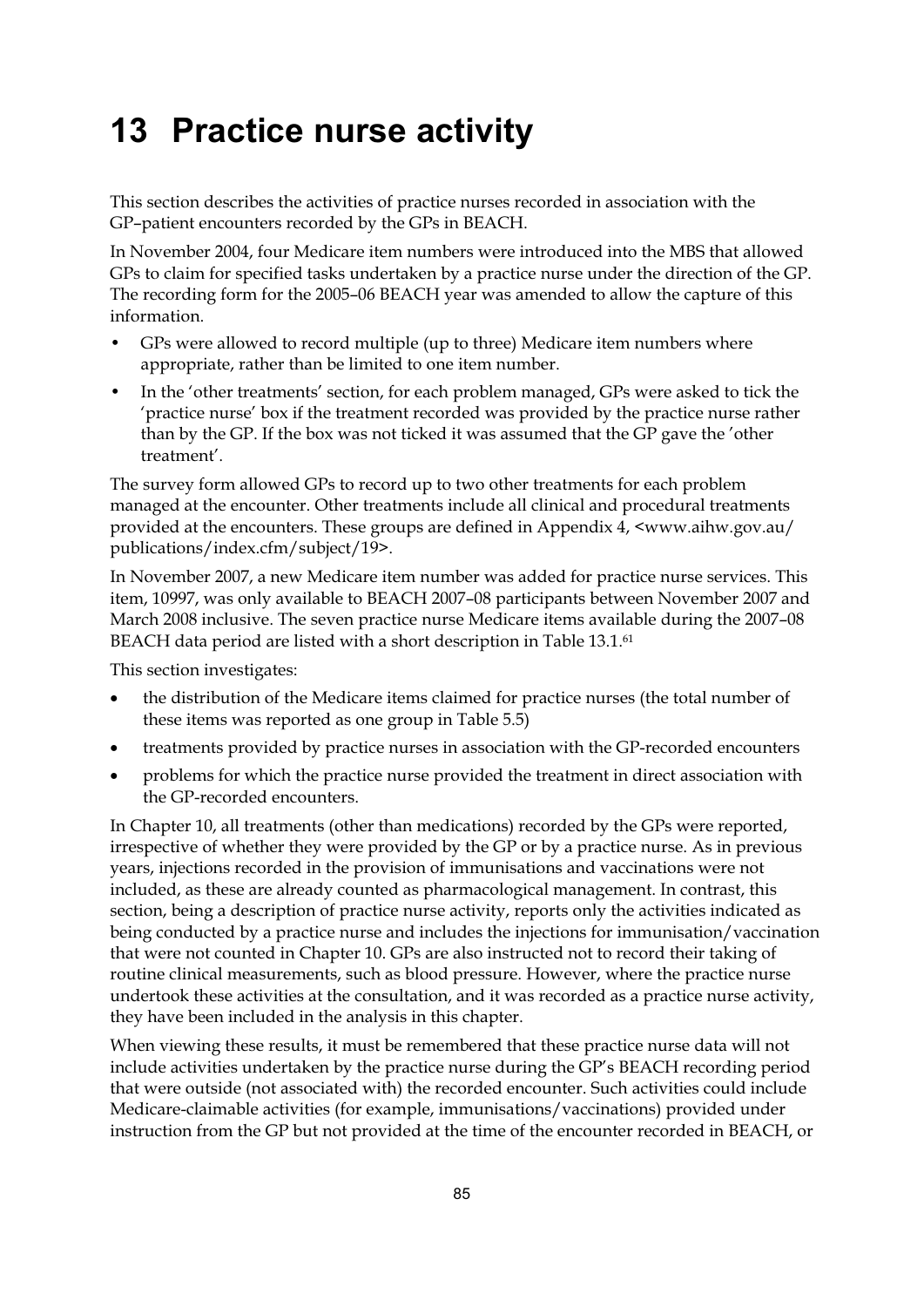provision of other services not currently claimable from Medicare (for example, dietary advice on a one-to-one basis, or in a group situation).

## **13.1 Practice nurse Medicare claims versus practice nurse activity**

Practice nurses were involved in 5,712 GP–patient encounters, assisting in the management of 5,909 problems. However, only 2,073 practice nurse item numbers were recorded as claimable from Medicare, and practice nurse items accounted for 2.0% of all Medicare items recorded in 2007–08 (Table 5.5). At two-thirds (65.3%) of encounters at which the practice nurse performed a clinical or procedural activity, no practice nurse item number was recorded as claimable (results not tabled).

### **Distribution of practice nurse item numbers claimed at encounters**

GPs recorded 2,073 practice nurse item numbers at 2,047 encounters (Table 5.5). Almost all the practice nurse item numbers recorded for the BEACH encounters were for immunisations/vaccinations (64.1%) and wound treatments (34.4%). Items claimed for practice nurse conduct of cervical smears and/or preventive checks were very few (17 in total), as were services provided to a person with chronic disease, each accounting for less than 1% of all recorded practice nurse item numbers (Table 13.1).

| <b>Medicare</b><br>item number | <b>Short descriptor</b>                                                                                           | <b>Number</b> | Per cent<br>of total |
|--------------------------------|-------------------------------------------------------------------------------------------------------------------|---------------|----------------------|
| 10993                          | Immunisation                                                                                                      | 1,330         | 64.1                 |
| $10994^{(a)}$                  | Cervical smear and preventive checks                                                                              | 4             | 0.2                  |
| $10995^{(a)}$                  | Cervical smear and preventive checks—women 20–69 years, no smear in<br>past 4 years                               | 2             | 0.1                  |
| 10996                          | Wound treatment (other than normal aftercare)                                                                     | 713           | 34.4                 |
| $10997^{(b)}$                  | Service provided to a person with a chronic disease by a practice nurse or<br>registered Aboriginal Health Worker | 14            | 0.7                  |
| $10998^{(c)}$                  | Cervical smear                                                                                                    | 5             | 0.3                  |
| $10999^{(c)}$                  | Cervical smear—women 20–69 years, no smear in past 4 years                                                        | 6             | 0.3                  |
| Total                          | All Medicare practice nurse item numbers                                                                          | 2,073         | 100.0                |

**Table 13.1: Distribution of practice nurse item numbers recorded at encounter** 

(a) Item number introduced in November 2006.

(b) Item number introduced in November 2007.

(c) Item numbers introduced in November 2004 but broadened in 2006, so they are now not limited to services in rural areas.

## **Treatments provided by practice nurses**

As reported in Chapter 10, GPs reported 49,130 other treatments. A further 3,634 injections were given for immunisation (not reported in Chapter 10). In total 52,764 other treatments were recorded.

At least one practice nurse activity was recorded at 5,712 encounters—6.0% of all encounters. Nurses were involved in the management of 5,909 problems (4.1% of all problems managed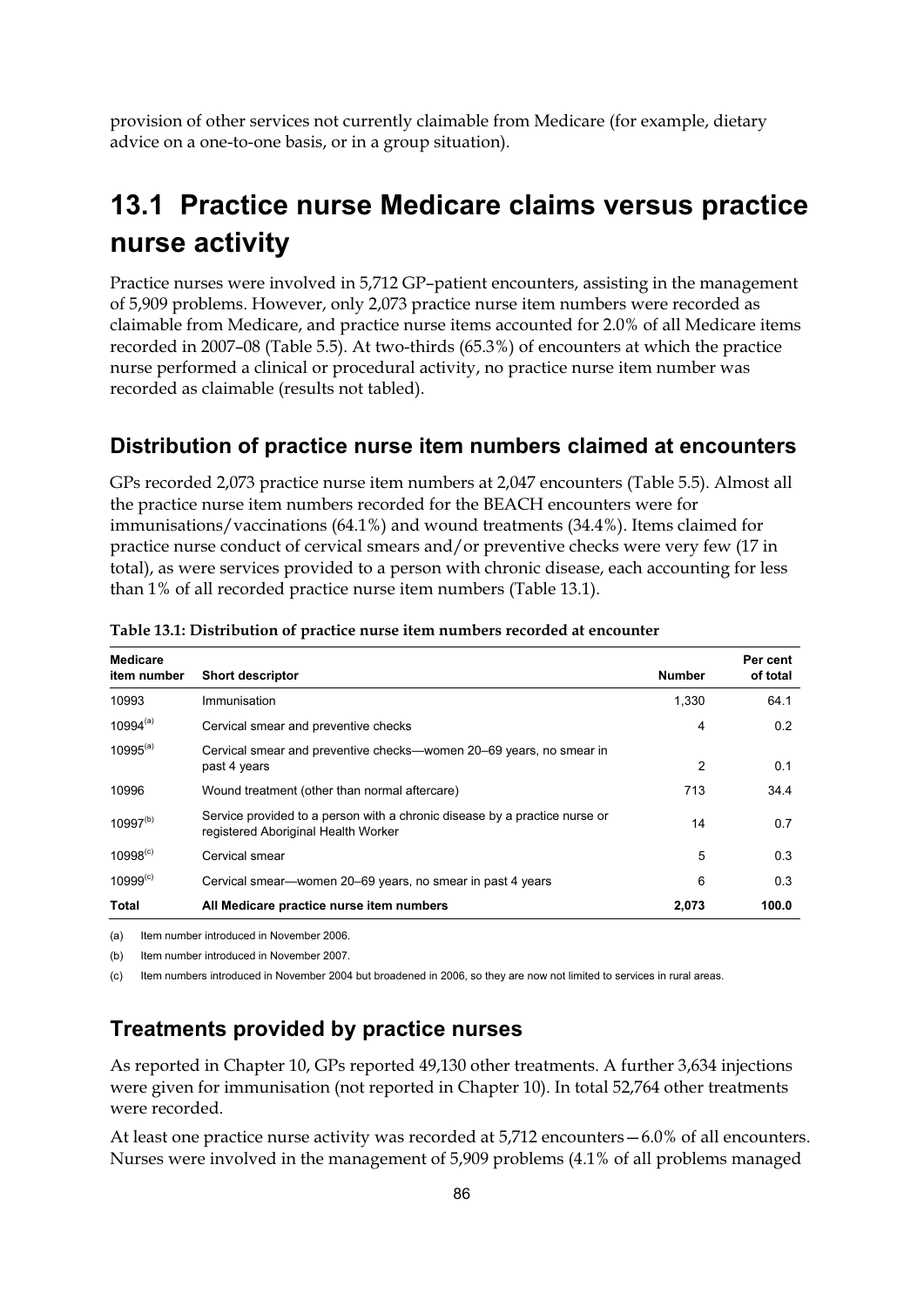by the participating GPs). Practice nurses provided 6,283 other treatments, representing 11.9% of all other treatments recorded at BEACH encounters. The majority (84.7%) of the practice nurse activity was procedural in nature. These procedures represented 28.9% of all procedures recorded. Other investigations conducted in the surgery accounted for 8.3% of practice nurse activity and represented 41.5% of all other investigations undertaken during BEACH encounters. In contrast, while clinical treatments accounted for 7.0% of practice nurse activity, the practice nurse provided less than 2% of all clinical treatments (Table 13.2).

|                                      | Performed/assisted by the<br>practice nurse |                      | Performed by the GP |                      |                                                |  |
|--------------------------------------|---------------------------------------------|----------------------|---------------------|----------------------|------------------------------------------------|--|
| <b>Treatment</b>                     | <b>Number</b>                               | Per cent<br>of total | <b>Number</b>       | Per cent<br>of total | <b>Total number</b><br>recorded <sup>(a)</sup> |  |
| Procedural treatments <sup>(a)</sup> | 5,322                                       | 28.9                 | 13,065              | 71.1                 | 18,387                                         |  |
| Clinical treatments                  | 440                                         | 1.3                  | 32.681              | 98.7                 | 33,121                                         |  |
| Other investigations                 | 521                                         | 41.5                 | 735                 | 58.5                 | 1,256                                          |  |
| All other treatments                 | 6,283                                       | 11.9                 | 46.481              | 88.1                 | 52,764                                         |  |

#### **Table 13.2: Summary of treatments given by practice nurse**

(a) Procedural treatments here includes all injections for immunisations/vaccinations (*n =* 3,634). These are not included in the summary of the content of encounter in Table 5.1, summary of management in Table 8.1 or in the analyses of other treatments in Chapter 10, because the immunisation/vaccination is already counted as a prescription or GP-supplied medication.

Of the 5,322 procedures done by practice nurses, 40.4% were injections (which were mainly for immunisations/vaccinations) and a further 22.3% were dressing/pressure/compression/ tamponade. Together these accounted for more than half of all procedures undertaken by practice nurses. Incision/drainage/aspirations made up 7.3%, and check-ups 6.5% of procedures done by the nurse. Practice nurses also undertook a wide range of other procedural activities in association with the GP encounters. The most common are listed in Table 13.3.

Administrative and documentation work was the most frequently recorded clinical treatment, accounting for 25.7% of the clinical treatments provided by nurses, followed by general advice/education (18.6%), advice about treatment (7.6%), counselling about the problem under management (7.2%) and counselling about nutrition or weight (6.7%).

The most common other investigations performed by the nurse were electrical tracings (such as electrocardiogram) (56.8% of other investigations) and physical function tests (38.5%) (Table 13.3).

## **Problems managed with practice nurse involvement**

The problems managed most often with the assistance of a practice nurse in association with the consultation were immunisation/vaccination (28.5% of all problems managed with the involvement of a practice nurse), followed by laceration/cut (5.8%) and chronic skin ulcer (5.7%) (Table 13.4).

Practice nurses were involved in the management of a wide range of problems in association with the GP encounters. The most common are listed in Table 13.4.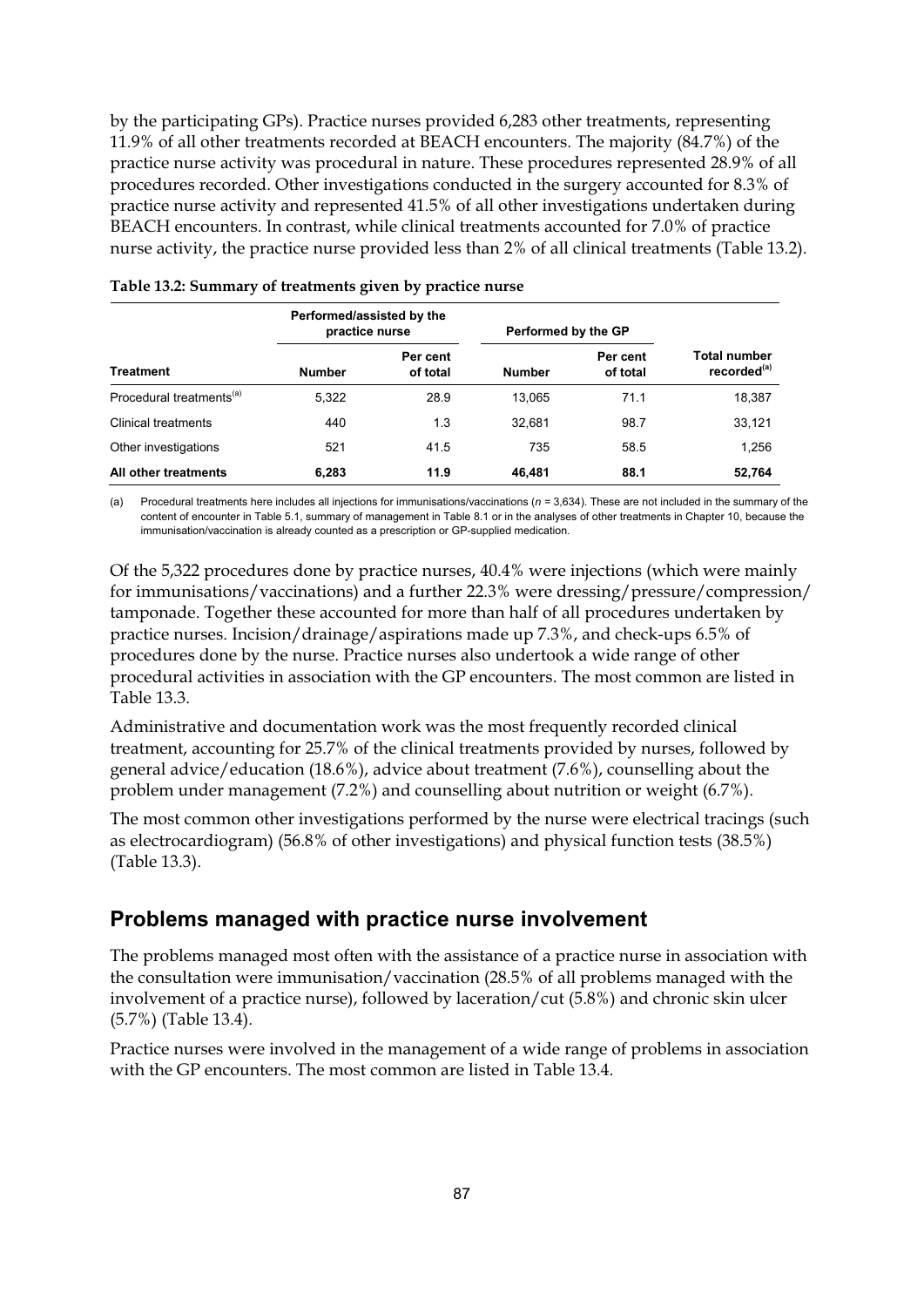|                                                                  |               |                                     | Rate per 100<br>encs involving        |                   |             |
|------------------------------------------------------------------|---------------|-------------------------------------|---------------------------------------|-------------------|-------------|
| <b>Treatment</b>                                                 | <b>Number</b> | Per cent of<br>group <sup>(a)</sup> | practice nurse<br>$(n = 5,712)^{(a)}$ | 95%<br><b>LCL</b> | 95%<br>UCL. |
| <b>Procedural treatments</b>                                     | 5,323         | 100.0                               | 93.2                                  | 91.5              | 94.8        |
| Local injection/infiltration*                                    | 2,153         | 40.4                                | 37.7                                  | 34.7              | 40.7        |
| Dressing/pressure/compression/tamponade*                         | 1,185         | 22.3                                | 20.7                                  | 18.7              | 22.8        |
| Incision/drainage/flushing/aspiration/removal body fluid*        | 387           | 7.3                                 | 6.8                                   | 5.6               | 7.9         |
| Check-up-practice nurse*                                         | 348           | 6.5                                 | 6.1                                   | 4.8               | 7.4         |
| Repair/fixation-suture/cast/prosthetic device<br>(apply/remove)* | 285           | 5.3                                 | 5.0                                   | 4.2               | 5.7         |
| <b>INR</b> test                                                  | 282           | 5.3                                 | 4.9                                   | 3.6               | 6.2         |
| Excision/removal issue/biopsy/destruction/<br>debride/cauterise* | 278           | 5.2                                 | 4.9                                   | 3.8               | 5.9         |
| Urine test*                                                      | 121           | 2.3                                 | 2.1                                   | 1.3               | 3.0         |
| Other procedures/minor surgery NEC*                              | 84            | 1.6                                 | 1.5                                   | 1.0               | 2.0         |
| Glucose test                                                     | 55            | 1.0                                 | 1.0                                   | 0.7               | 1.3         |
| Physical medicine/rehabilitation*                                | 35            | 0.7                                 | 0.6                                   | 0.2               | 1.1         |
| Pregnancy test*                                                  | 30            | 0.6                                 | 0.5                                   | 0.3               | 0.8         |
| Pap smear                                                        | 30            | 0.6                                 | 0.5                                   | 0.3               | 0.8         |
| <b>Clinical treatments</b>                                       | 440           | 100.0                               | 7.7                                   | 6.2               | 9.2         |
| Other admin/document*                                            | 113           | 25.7                                | 2.0                                   | 1.4               | 2.6         |
| Advice/education*                                                | 82            | 18.6                                | 1.4                                   | 0.8               | 2.1         |
| Advice/education-treatment*                                      | 33            | 7.6                                 | 0.6                                   | 0.4               | 0.8         |
| Counselling-problem*                                             | 32            | 7.2                                 | 0.6                                   | 0.3               | 0.8         |
| Counselling/advice-nutrition/weight*                             | 29            | 6.7                                 | 0.5                                   | 0.1               | 0.9         |
| <b>Other investigations</b>                                      | 521           | 100.0                               | 9.1                                   | 7.5               | 10.8        |
| Electrical tracings*                                             | 296           | 56.8                                | 5.2                                   | 4.3               | 6.1         |
| Physical function tests*                                         | 201           | 38.5                                | 3.5                                   | 2.3               | 4.7         |

(a) Figures do not total 100, as more than one treatment can be performed by a practice nurse at each encounter and only those individual treatment accounting for >= 0.5% of total treatments by practice nurse are included.

\* Includes multiple ICPC-2 or ICPC-2 PLUS codes (see Appendix 4, <www.aihw.gov.au/publications/index.cfm/subject/19>).

*Note:* Encs—encounters; LCL—lower confidence limit; UCL—upper confidence limit; NEC—not elsewhere classified.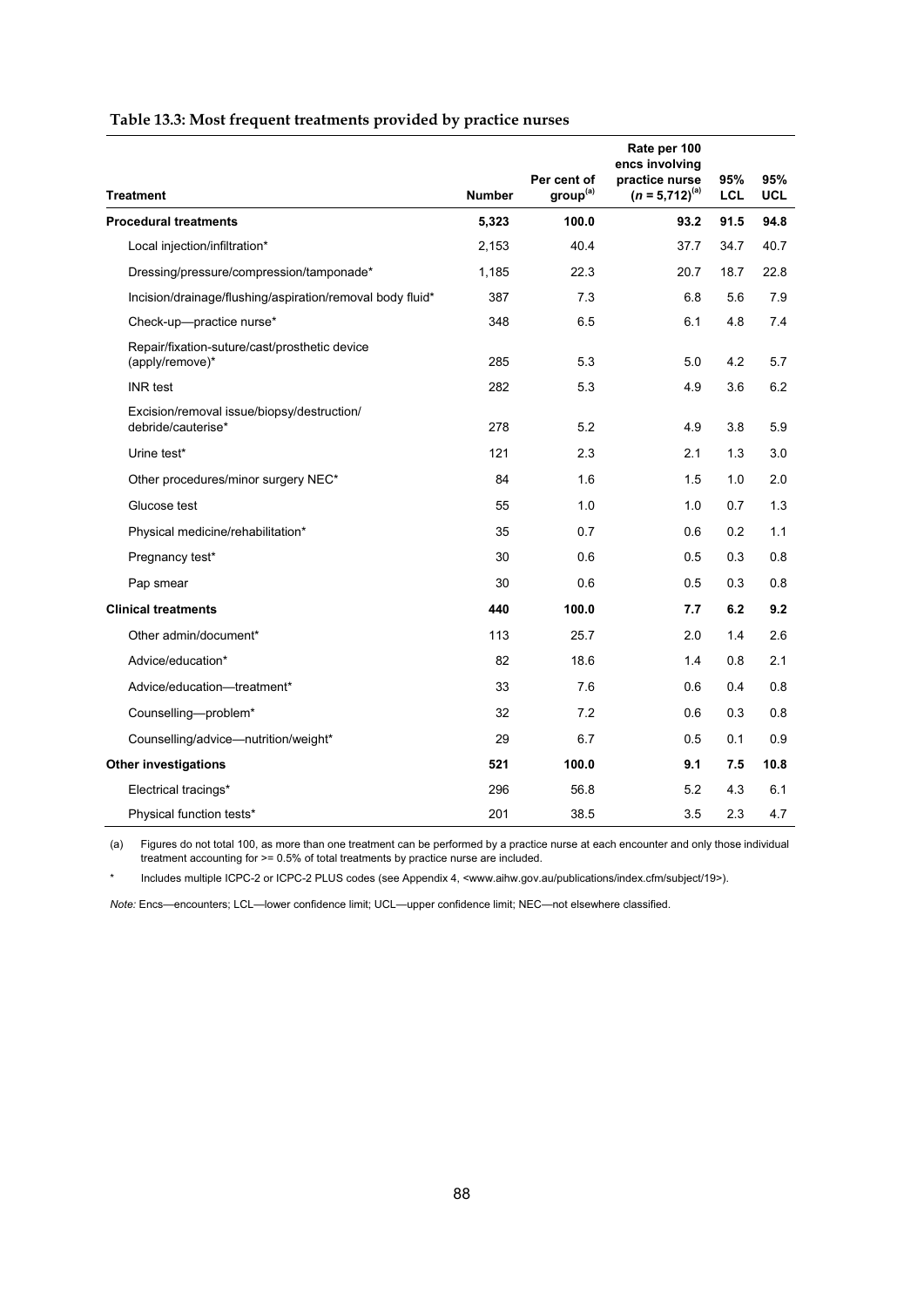|                                                                |               | Per cent of problems                        | Rate per 100<br>encs involving                 |                   |                   |
|----------------------------------------------------------------|---------------|---------------------------------------------|------------------------------------------------|-------------------|-------------------|
| Problem managed                                                | <b>Number</b> | involving practice<br>nurse ( $n = 5,909$ ) | practice nurse <sup>(a)</sup><br>$(n = 5,712)$ | 95%<br><b>LCL</b> | 95%<br><b>UCL</b> |
| Immunisation/vaccination-all*                                  | 1,684         | 28.5                                        | 29.5                                           | 26.7              | 32.2              |
| Laceration/cut                                                 | 345           | 5.8                                         | 6.0                                            | 5.0               | 7.0               |
| Chronic ulcer skin (including varicose ulcer)                  | 266           | 4.5                                         | 4.7                                            | 3.7               | 5.6               |
| General check-up*                                              | 244           | 4.1                                         | 4.3                                            | 3.1               | 5.4               |
| Diabetes-all*                                                  | 173           | 2.9                                         | 3.0                                            | 2.4               | 3.7               |
| Atrial fibrillation/flutter                                    | 162           | 2.7                                         | 2.8                                            | 2.0               | 3.6               |
| Excessive ear wax                                              | 160           | 2.7                                         | 2.8                                            | 2.2               | 3.4               |
| Malignant neoplasm skin                                        | 146           | 2.5                                         | 2.6                                            | 1.8               | 3.3               |
| Hypertension*                                                  | 100           | 1.7                                         | 1.8                                            | 1.2               | 2.3               |
| Skin infection, post-traumatic                                 | 90            | 1.5                                         | 1.6                                            | 1.0               | 2.1               |
| Asthma                                                         | 70            | 1.2                                         | 1.2                                            | 0.9               | 1.6               |
| Abrasion/scratch/blister                                       | 66            | 1.1                                         | 1.2                                            | 0.6               | 1.7               |
| Repair/fixate-suture/cast/prosthetic device<br>(apply/remove)* | 65            | 1.1                                         | 1.1                                            | 0.8               | 1.5               |
| Burns/scalds                                                   | 63            | 1.1                                         | 1.1                                            | 0.8               | 1.4               |
| Total problems involving practice nurse                        | 5,909         | 100.0                                       | 103.4                                          | 102.7             | 104.2             |

#### **Table 13.4: The most common problems managed with the involvement of practice nurse**

(a) Rate of nurse provision of treatment for selected problem per 100 total encounters.

Includes multiple ICPC-2 or ICPC-2 PLUS codes (see Appendix 4, <www.aihw.gov.au/publications/index.cfm/subject/19>).

*Note:* Encs—encounters; LCL—lower confidence limit; UCL—upper confidence limit.

## **13.2 Discussion**

These results suggest that many GPs are using practice nurses to provide immunisations/ vaccinations and, to a lesser degree, for dressings. However, they also suggest very little use of the cervical smear/preventive check practice nurse item numbers.

If extrapolated, the 2,047 encounters at which a practice nurse item number was recorded as claimable (at 2.0% of Medicare-claimable encounters in BEACH) (Table 5.4) to the 111 million general practice Medicare items claimed (including practice nurse items)<sup>1</sup>, represent an estimated 2.2 million claims were made from Medicare for practice nurse services associated with GP consultations. The MBS claims data for practice nurse item numbers for the 2007–08 BEACH year show that 4.6 million practice nurse items were claimed for that period.<sup>1</sup> This suggests that about 2.4 million services were provided and claimed for practice nurse activities conducted independently of direct GP–patient consultations.

The MBS data suggest that 62.2% of the claims were for immunisation/vaccinations (item 10993), 34.6% were for wound dressings (item 10996) and only 1.4% were for the cervical smear/preventive check items (10994, 10995, 10998, 10999).<sup>62</sup> This compares with BEACH data of 64.1% of the claims being for immunisations/vaccinations, 34.4% for wound dressings and 0.8% for cervical smear/preventive check items. This suggests that more of the wound management and cervical smear/preventive checks are being done (and claimed for) through direct appointments with the practice nurse, as directed by the GP.